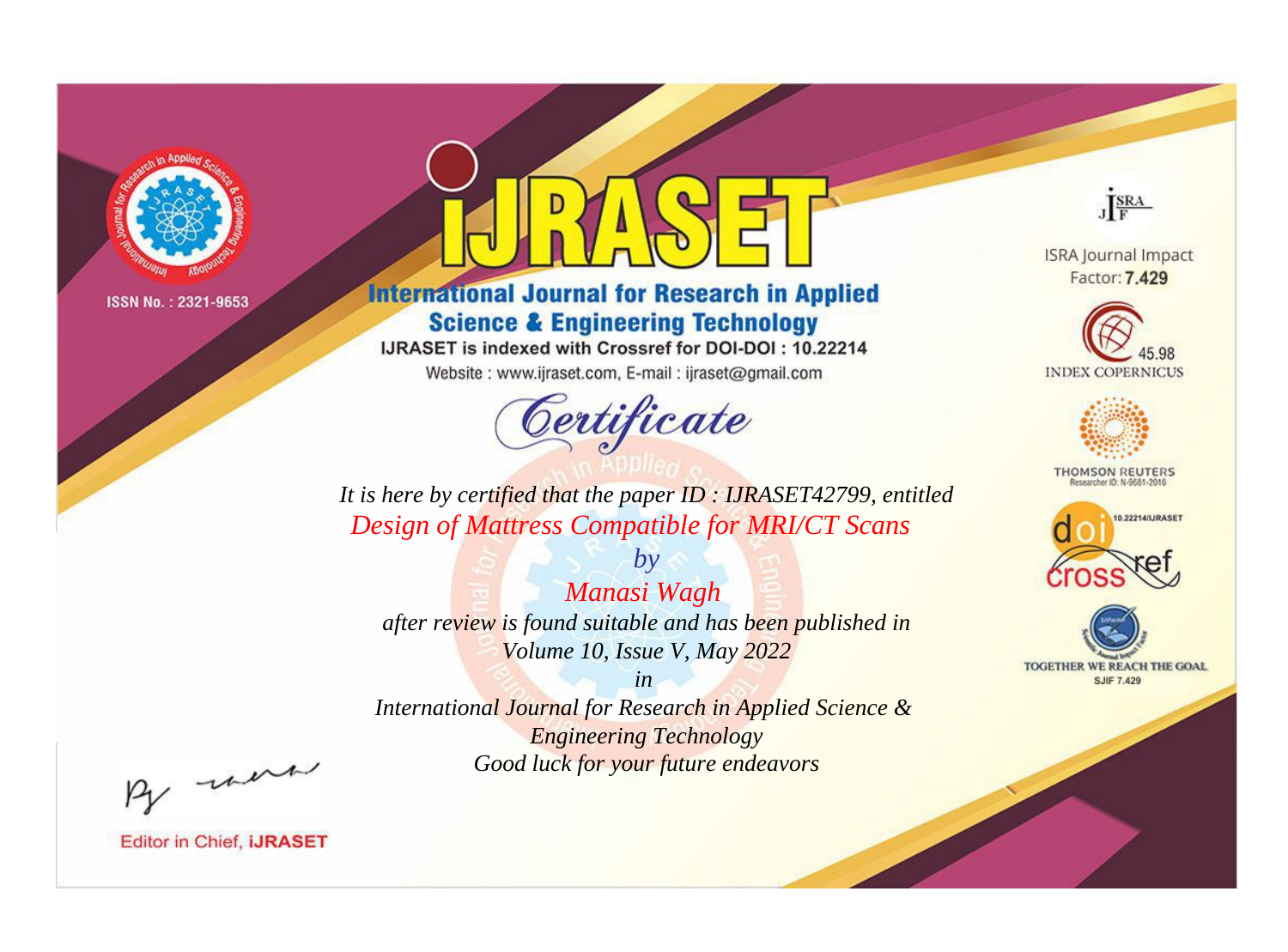

# **International Journal for Research in Applied Science & Engineering Technology**

IJRASET is indexed with Crossref for DOI-DOI: 10.22214

Website: www.ijraset.com, E-mail: ijraset@gmail.com



JERA

**ISRA Journal Impact** Factor: 7.429





**THOMSON REUTERS** 



TOGETHER WE REACH THE GOAL **SJIF 7.429** 

*It is here by certified that the paper ID : IJRASET42799, entitled Design of Mattress Compatible for MRI/CT Scans*

*Rutuja Pawar after review is found suitable and has been published in Volume 10, Issue V, May 2022*

*by*

*in* 

*International Journal for Research in Applied Science & Engineering Technology Good luck for your future endeavors*

By morn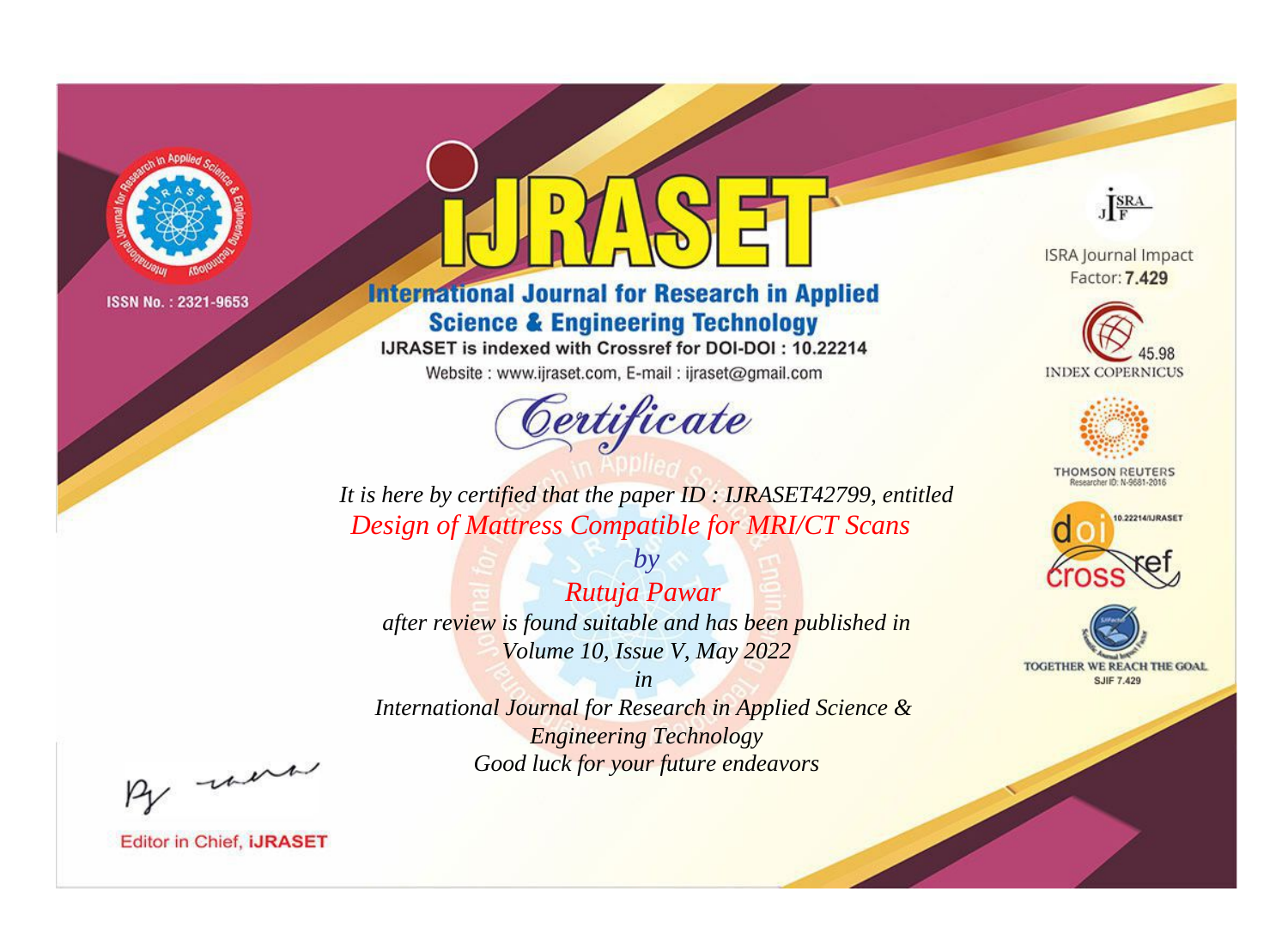

# **International Journal for Research in Applied Science & Engineering Technology**

IJRASET is indexed with Crossref for DOI-DOI: 10.22214

Website: www.ijraset.com, E-mail: ijraset@gmail.com



JERA

**ISRA Journal Impact** Factor: 7.429





**THOMSON REUTERS** 



TOGETHER WE REACH THE GOAL **SJIF 7.429** 

It is here by certified that the paper ID: IJRASET42799, entitled **Design of Mattress Compatible for MRI/CT Scans** 

 $b\nu$ **Prateek Kohinkar** after review is found suitable and has been published in Volume 10, Issue V, May 2022

 $in$ International Journal for Research in Applied Science & **Engineering Technology** Good luck for your future endeavors

By morn